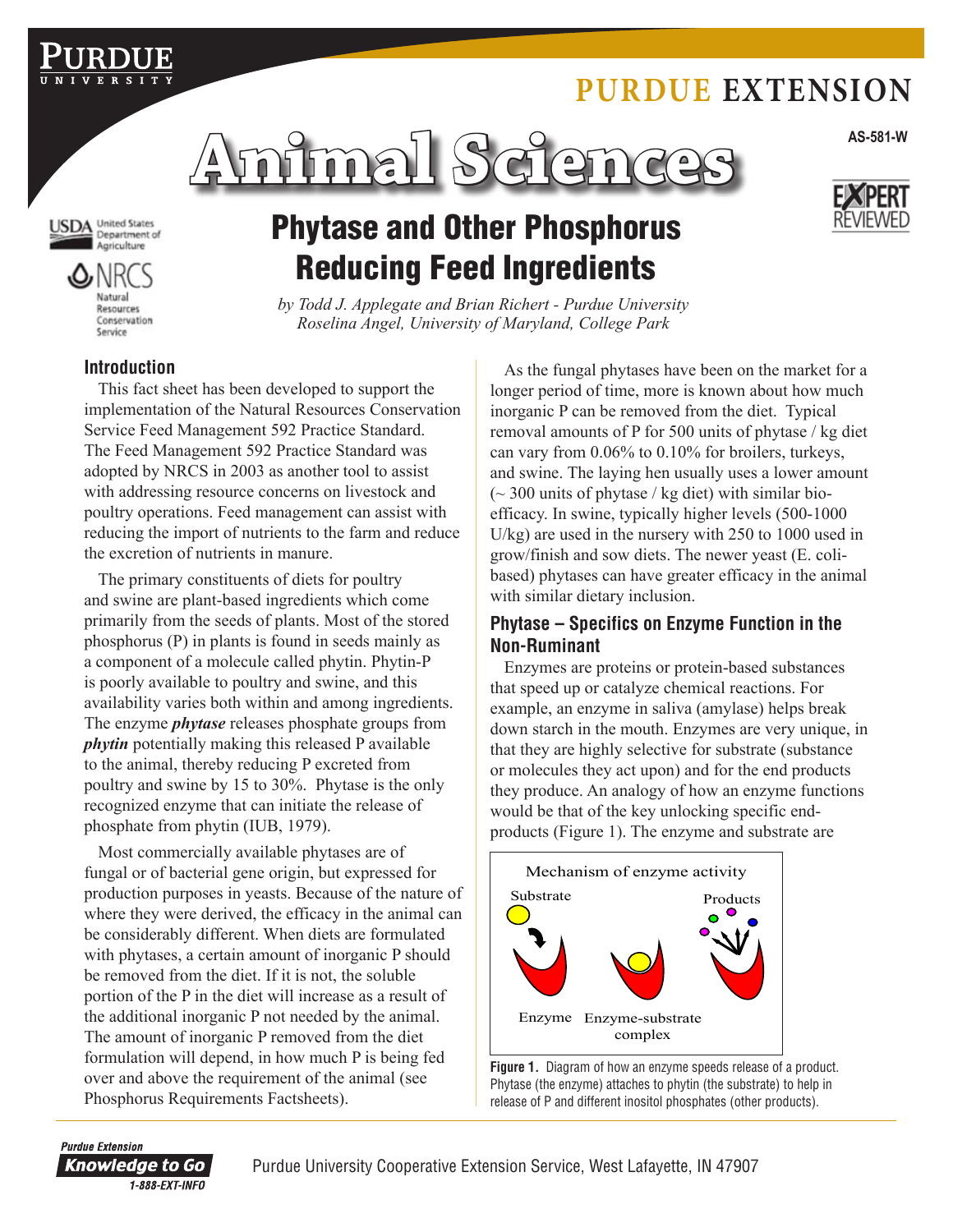configured uniquely as locks and the keys that open them.

Since enzymes are proteins, they are susceptible to possible denaturation or destruction by digestive enzymes or anything that can change their structure, such as temperatures during feed pelletization. Enzymes typically have ideal conditions (temperatures, pH, etc.) where they function more readily. As an example, plant phytases work better at 45 to 60° C (113 to 140° F) whereas microbial phytases work more readily at wider temperature ranges (35 to 63° C; 95 to 145° F) (Wodzinski and Ullah, 1996).

Additionally, for an enzyme to work effectively, it must be in proximity to the substrate and the substrate can not have the site of action blocked. In certain regions of the gastro-intestinal tract (small intestine), phytin can react readily with other compounds (such as Ca, Fe, Cu, Zn, and others) and precipitate out of solution such that the phytase enzyme can not act on this precipitated substrate. In other areas of the gastrointestinal tract (stomach in pigs and proventriculus and gizzard in poultry), phytin is more soluble and can more readily be acted upon by the phytase enzyme (Figure 2).

### **Phytin**

Phosphorus is predominately stored in mature seeds as a mineral complex known as phytin. The molecule in its uncomplexed-state is referred to as phytic acid (Figure 3). Phytin-P within a given feedstuff is variable, but typically averages 72 and 60 % of total seed P in corn and soybean meal (SBM), respectively, the two predominant feed ingredients in poultry and swine diets in the U.S. (Ravindran *et al*., 1995). Phytic acid is highly reactive and readily forms complexes with Ca, Fe, Mg, Cu, Zn, carbohydrates, and proteins.

These complexes are substan-tially less soluble in the small intestine and, therefore, less likely to interact with phytase (Figure 2; Angel *et al*., 2002). For this reason, phytin is often considered to be an anti-nutrient because of its ability to bind with other nutrients rendering those nutrients as well as the P contained in the phytin molecule partially or completely unavailable to the animal.

Phytin in feedstuffs is relatively heat stable. Pelleting does not appear to affect phytin content greatly. Skoglund et al. (1997) found that pelleting at 81° C reduced phytin content in a mixed rapeseed, barley and pea diet by 7%. O'Dell (1962) found,



**Figure 2.** Demonstration of what occurs to phytin-Ca complex in the stomach (pH 2.5) and small intestine (pH 6.5). At the higher pH, phytase can not work as easily on the substrate phytin because the substrate is precipitated.



**Figure 3.** Phytic acid, the predominate storage form of P in mature seeds (figure courtesy of W. Schmidt – USDA/ARS).

however, that nearly 88% of phytin in soybeans could be degraded if autoclaved at 115° C (239° F) for four hours.

The location of phytin within seeds differs among different plant seeds. Ninety percent of the phytin in corn is found in the germ portion of the kernel, while in wheat and rice most of the phytin is in the aleurone layers of the kernel and the outer bran (O'Dell *et al*., 1976). In most oilseeds and grain legumes, the phytin is associated with protein and concentrated within subcellular inclusions called globoids that are distributed throughout the kernel; however, in soybean seeds, there appears to be no specific location for phytin (Ravindran *et al.*, 1995). The location specificity within certain grains can be potentially exploited such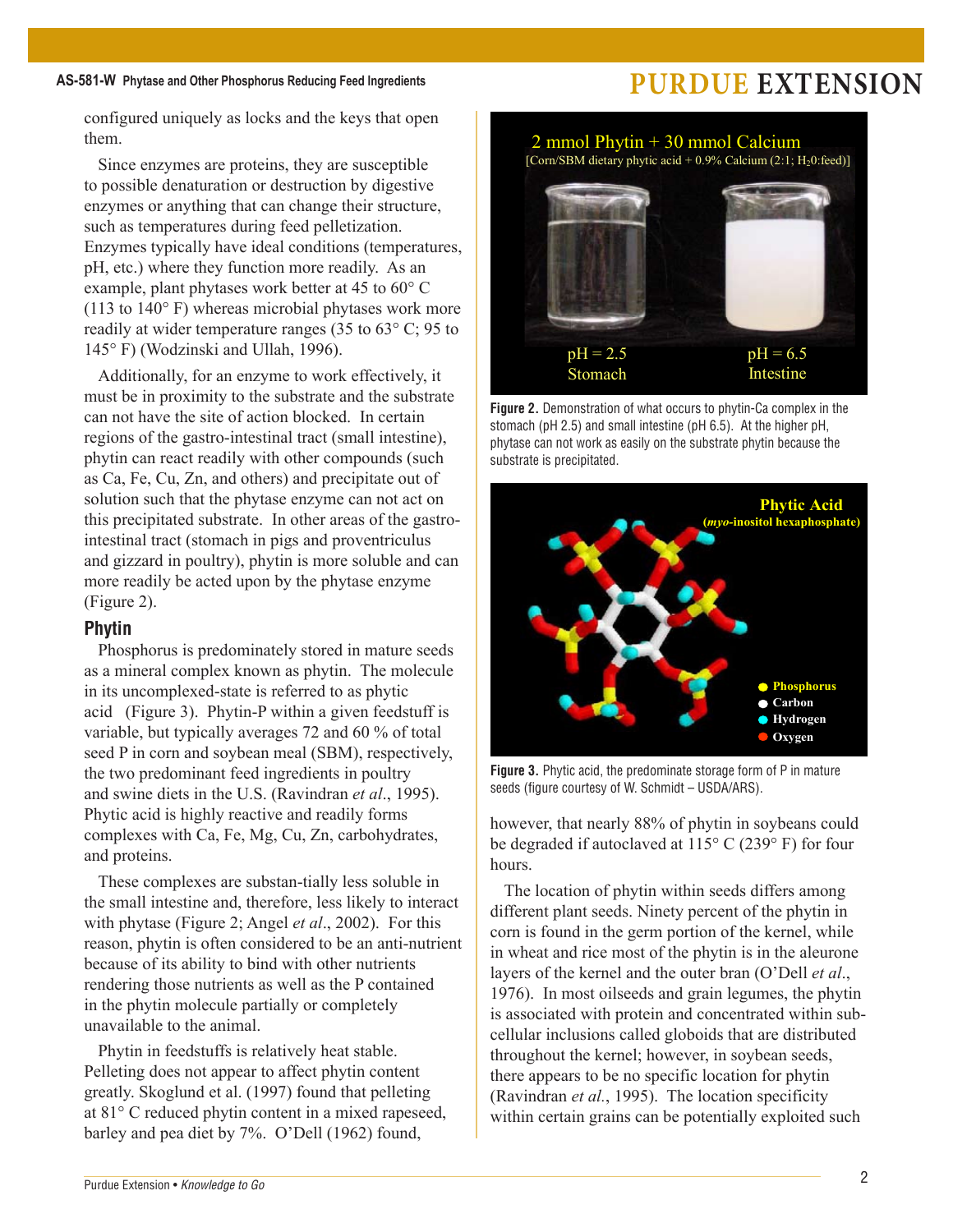that by-products of the grain can be produced that contain minimal quantities of phytin P.

### **Phytase**

The International Union of Biochemistry (1979) recognizes two general classes of phytases, 3-phytase and 6-phytase based on the location of the phosphate group, within the phytin molecule, that is hydrolyzed first. Microbial or fungal phytases typically hydrolyze the phosphate at the 3 position and plant phytase the phosphate at the 6 position of the phytin molecule. After releasing the first phosphate group, the five remaining phosphate groups can be sequentially released from phytin by phytase and non-specific acid phosphatases, which are present in large quantities in the digestive tract (Maenz and Classen, 1998). Phytin P, however, may or may not be completely hydrolyzed. The hydrolytic action of phytase on phytin-P has been known for some time (Dox and Golden, 1911), however, large-scale, commercial production of phytase has occurred only since the 1990s (Wodzinski and Ullah, 1996).

### *Enzyme Activity*

One unit of phytase is defined as the amount of enzyme required to liberate 1 µmol of orthophosphate from phytin per minute at pH 5.5 and 37° C (Zyla et al., 1995). Phytase assays, however, may differ among suppliers. Similarly, as enzyme characteristics differ among phytases, therefore, a unit of activity under the above conditions does not necessarily translate into the same amount of P released within the animal. This last point is key, because it is not the commercially misused term "efficacy" that is important when



**Figure 4.** Diagram of release of phosphate from phytin by the enzyme, phytase. (figure courtesy of W. Schmidt – USDA/ARS).

considering commercial phytases, but the amount of P liberated by the phytase at the manufacturers recommended inclusion level for the specific dietary ingredients and nutrient levels being used. This ultimately would translate to a cost of the phytase per unit of P made available to the animal.

### **Phytase in Plants**

Some feedstuffs contain considerable phytase activity (wheat, wheat bran, rye, barley), whereas others have little or no phytase activity (corn, oats, sorghum, and oilseeds) (Eeckhout, and de Paepe, 1994). Phytase activities in grains, such as wheat, have a very high correlation with overall P retention in both pigs and broilers when diets are fed in mash form (i.e. diets that are not pelleted) (Barrier-Guillot *et al.*, 1996). Within wheat samples, the phytase activity can be highly variable (915 to 1581 U/kg; Eeckhout and de Paepe, 1994). Much of this variation can be explained through cultivar differences (Barrier-Guillot *et al.*, 1996) and possibly through grain storage time and conditions. Because of this high variability of phytase activity in feedstuffs it can not be counted on as a consistent source in most commercial poultry and swine operations.

Optimal temperature ranges of plant phytases are from 45 to  $60^{\circ}$  C (113 to 140° F) (Wodzinski and Ullah, 1996). Plant phytases, however, may be partially or totally inactivated by over-heating or high steam-pelleting temperatures (Ravindran *et al.*, 1995). Phillippy (1999) also demonstrated that wheat phytase lost substantial activity when incubated with pepsin, a proteolytic digestive enzyme. Temperature stability of plant phytases, therefore, is not good and therefore, is a primary drawback when diets are pelleted. Producers that feed mash diets (diets that are not pelleted) may find some benefit from plant phytases but must consider the high inherent variability.

### **Phytase from Bacteria, Fungi, and Yeasts**

Inclusion of fungal phytase in diets for poultry and swine has resulted in considerable improvement in reducing P excretion by the animal. When at least 1000 U/kg of fungal phytase is included in corn/SBM-based diets of pigs, P retention increased from 52 to 64% (Kornegay, 1999). Similarly, P retention by broilers was improved from 50 to 60% by supplementing diets with a fungal phytase (Kornegay et al., 1996; Simons et al., 1990). Efficacy of phytase supplementation, however, is dependent on microbial source, form of the enzyme (coated, size of the particle, etc.),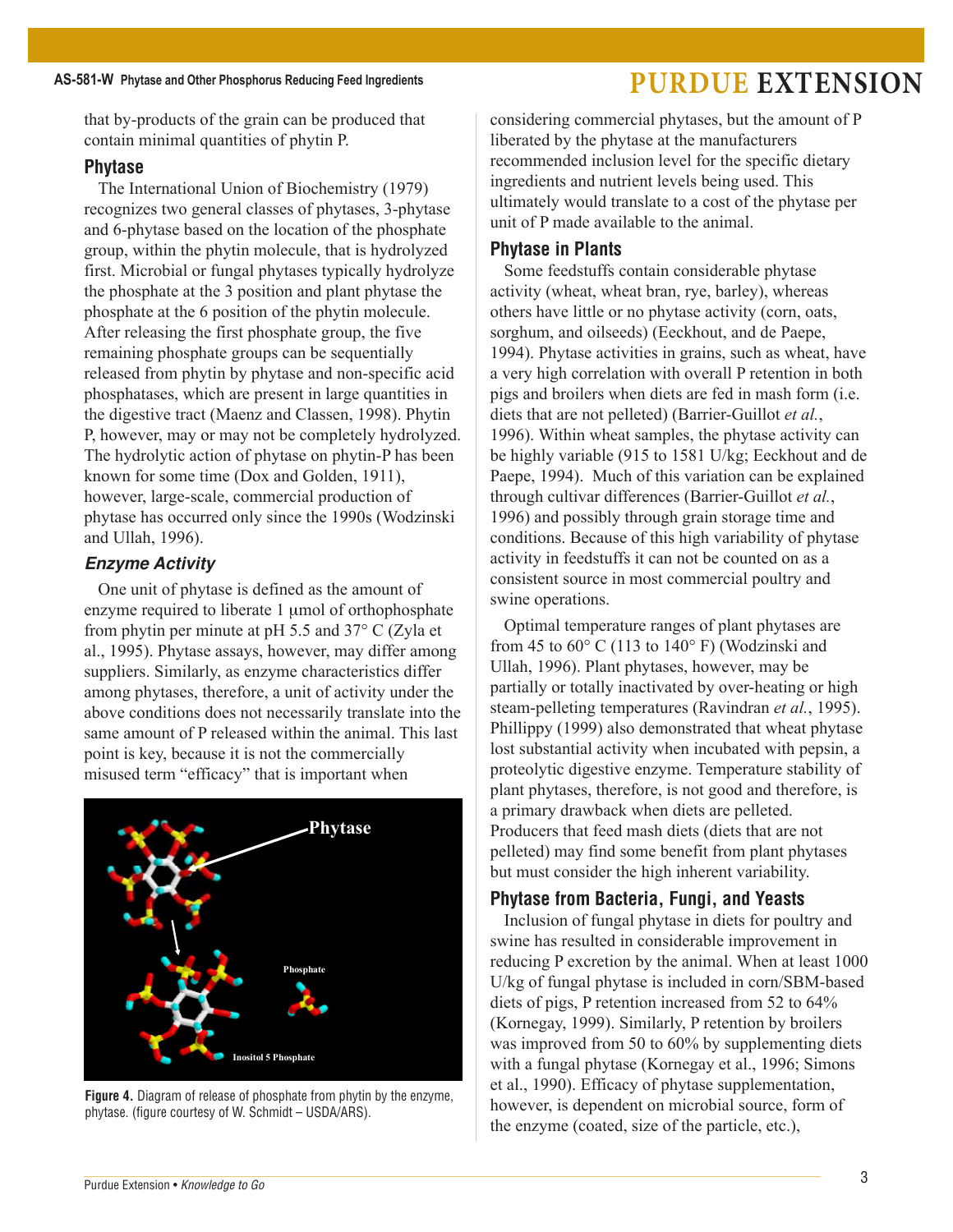temperature, and pH optima of the enzyme, diet mineral concentration (Ca, Fe, Mg, Cu, and Zn). ingredients used in the diet, diet manufacturing methodology, form of the diet (pelleted, mash, or liquid), location of addition of phytase (post-pelleting or mixer), type and level of vitamin D metabolites, disease status of the animal, and other factors (Ravindran et al., 1995).

Commercial phytases are typically produced using recombinant DNA technology. For example, a bacterial phytase gene has recently been inserted into yeast for commercial production. Recent gene insertion technology has greatly improved functional use of phytases by improving their thermostability, pH specificity, and resistance to break-down by other digestive enzymes in the animal.

## **Phytase Efficacy – How Much Inorganic Phosphorus Should be Removed?**

Deciding what P concentration to formulate to is difficult due to a lack of clarity on what the P requirements are and the amount of phytin P liberated with supplemental phytase. In summarizing three experiments (11 to 21 d or 12 to 22 d of age), Angel *et al.* (2002) noted a range of values to obtain a 0.1% sparing effect of non-phytin P (nPP) from 781 to 1413 U phytase/kg diet with a fungal phytase source. In fact, when the dietary Ca was fixed at 0.7%, the additional nPP spared with 500 U phytase/kg diet averaged 0.065% (as calculated from additional toe ash obtained in comparison with graded concentrations of monocalcium phosphate). In turkeys, the additional nPP spared appears to be somewhat higher. In summarizing 4 experiments, the additional nPP spared when 500 to 600 U fungal phytase / kg diet averaged 0.091% when calculated from tibia ash and 0.088% when calculated from toe ash (Angel *et al.* 2001; Applegate *et al.*, 2003).

The difference in the amount of P liberated in research trials with an analyzed 500 to 600 U phytase / kg diet and the 0.1% P that is recommended by the phytase suppliers at the same inclusion rate can easily be explained through product safety margins. As such, most phytases will contain substantial (and frequently variable) safety margins to account for product shelflife and animal functionality. As such, the safety margins will push the analyzed phytase concentration well into the 781 to 1413 U/kg range where Angel *et al.* (2002) noted at least 0.1% P spared.

The second generation of phytase products (E. coliderived phytase expressed in yeast) have entered the market place, and they can have substantially greater efficacies than the *Aspergillus* and *Peniophora* derived phytases (Applegate *et al*., 2003).

The price of feed phosphates as well as meat and bone meals has increased considerably. This has led nutritionists to look at the possibility of using phytase enzymes at concentrations above those recommended by the manufacturer. There is limited data available regarding the efficacy of the different phytases at concentrations above those suggested by the manufacturer.

In studies with chicks, Augspurger and Baker (2004) reported the impact of using different phytases at concentrations ranging from 500 to 10,000 U/kg and Shirley and Edwards (2003) tested a fungal phytase at levels between 94 and 12,000 U/kg. Shirley and Edwards(2003) reported that at 12,000 U of phytase/kg 95% of the phytate-P disappeared but when calculating the amount of P retained per each additional 100 U of phytase the highest efficiency (increased phosphorus retention per additional 100 U phytase/kg) was achieved at 750 U/kg with the fungal phytase they tested. At inclusion levels beyond 750 U phytase/kg these researchers found diminishing returns, however, there is still a large impact on P utilization up to 1500 U phytase/kg. Similarly from the data presented by Augspurger and Baker (2004), one can calculate the amount of gain or tibia ash gained with each additional 500 U of phytase per kg. Likewise, there are diminishing returns past an inclusion of 500 U/kg regardless of phytase. There is still a relatively large impact up to 1000 U/kg but then the efficiency per 500 U/kg inclusions drops markedly specially with the E. coli phytase they tested. It is difficult though, with the information available currently, to give a good estimate of P released when phytases are used beyond their recommended levels.

In summarizing swine studies, Knowlton et al. (2004) noted an average improvement in P digestibility by 17 %-units when 500 U/kg of a fungal phytase was fed. Feeding up to 1000 U/kg resulted in a less rapid improvement in P digestibility, but still was improved up to 25%-unit, after which little improvements in P digestibility occurred.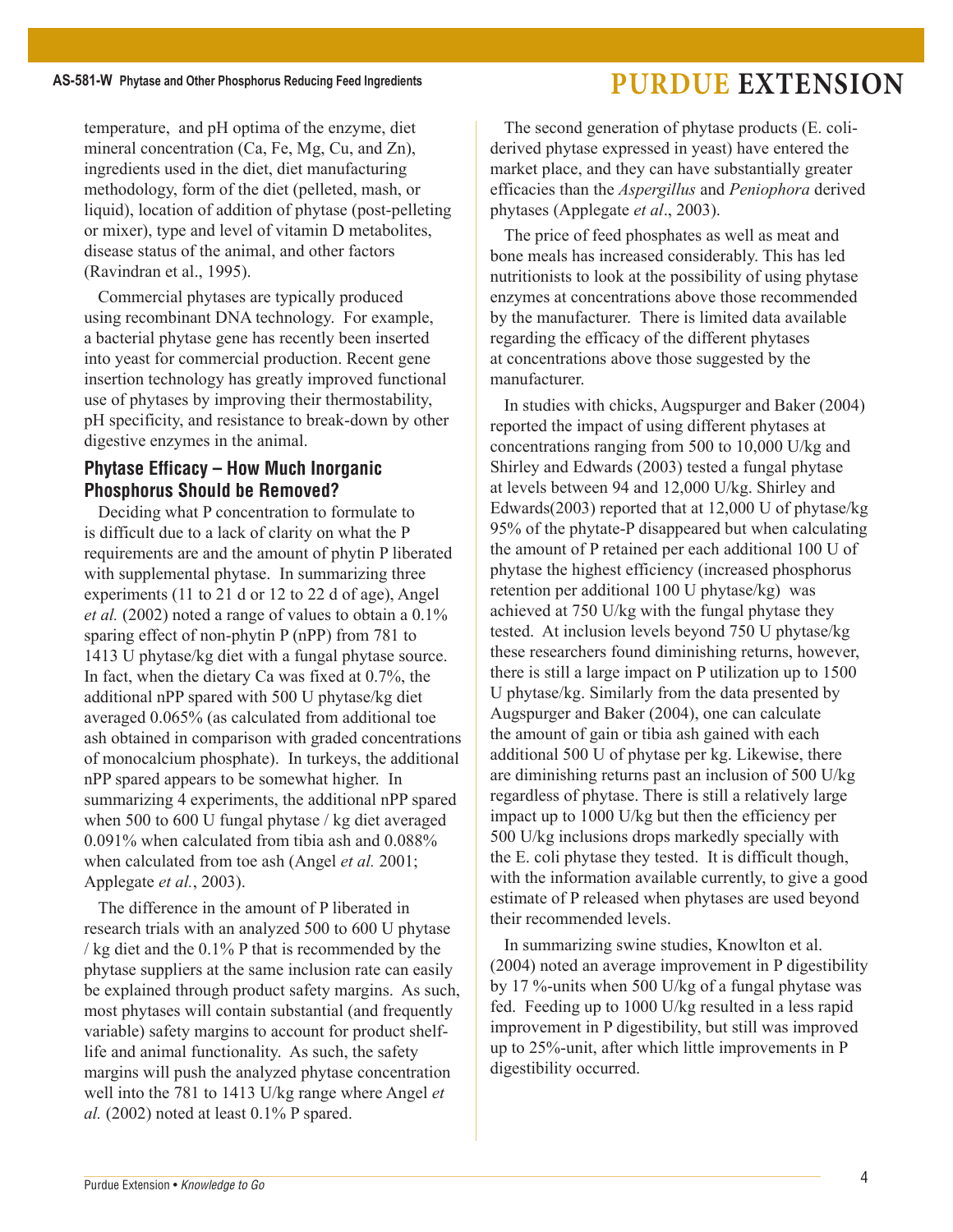# **Other Feed Ingredients that can Lower Manure**

**Phosphorus** New plant genotypes are being developed that contain lower levels of phytin P, such as, the new low phytin P corn (LPA; high available P). These new genotypes contain the same level of total P as normal corn varieties. In LPA corn only 35% of the total P is phytate P versus 75 to 80% in other corn varieties. Chick and pig studies have shown that the P in LPA corn and soybean meal is more available (Cromwell et al., 2000a,b; Spencer et al., 2000a; Waldroup et al., 2000) and when used in combination with phytase can reduce litter P from broilers by 58% (Applegate et al., 2003b) and P excretion from pigs by 37% (Spencer et al., 2000b). Other key ingredients are currently being

selected for high availability of P. Soybean phytic acid content could be reduced (Raboy and Dickinson, 1993) with a concomitant decrease in phytin P from 70% to 24% of total P through genetic selection (Raboy et al., 1985).

Dehulled, degermed corn (DDC) is a product of the corn dry milling industry. Phytin-P is deposited in protein bodies of the aleurone (10 percent) and scutellum (90 %) of corn grain (O'Dell et al., 1972). Removal of the germ during dry-milling, therefore removes a large portion of the indigestible portion of phytin-P located in the scutellum. Removal of the fibrous and phytin P rich portions from the corn kernel by dry milling makes DDC a compelling feedstuff for non-ruminant diets. Diets formulated with DDC instead a portion of corn grain results in 20% less P being excreted by broilers and 30 to 35% less in swine. However, due to it's fine particle size it can greatly impact stomach ulcers in swine.

Some lactobacillus-based pro-biotics have been shown to improve growth and feed conversion in poultry. Research by Angel et al. (2005) indicates that P retention was 22% higher and N retention was 10% higher in birds fed a low nutrient diet supplemented with a probiotic versus birds fed a control diet. The addition of the probiotic to the low nutrient diet allowed broilers to grow as well as those fed a control diet in part because they were more efficient in retaining nutrients.

Another feed additive that can reduce P excretion is vitamin  $D_3$  metabolites. Not only does vitamin  $D_3$ stimulate P transport mechanisms in the intestine but it also appears to enhance the activity of supplemental phytase (Mohammed et al, 1991). Vitamin D as well as its metabolites, 25-hydroxycholecalciferol and 1,25-dehydroxycholecalciferol (Edwards, 1993; Mitchell and Edwards, 1996) have been shown to enhance the efficacy of supplemental phytase.

### **Summary**

The enzyme phytase is a novel and cost effective tool in poultry and swine diets that improves P utilization from phytin, the storage form of P in feedstuffs. Typical removal amounts of P for 500 units of phytase / kg diet can vary from 0.06% to 0.10% for broilers, turkeys, and swine. As a result, P excretion can be reduced by 15 to 30%. As P retention compared to P provided through the diet is still far below a hypothetical maximum of 100%, considerable room for improvement in phytin-P release and overall P retention by poultry and swine still exists.

### **References**

- Angel, R., R.A. Dalloul, and J. Doerr. 2005. Performance of broiler chickens fed diets supplemented with a direct-fed microbial. *Poult. Sci.* 84:1222-1231.
- Angel, R., T.J. Applegate, M. Christman, and A.S. Dhandu. 2001. Non-phytate phosphorus sparing effect of phytase and citric acid when fed to poults. *Poult. Sci*. 80(Suppl. 1): 134.
- Angel, R., N.M. Tamim, T.J. Applegate, A.S. Dhandu, and L.E. Ellestad, 2002. Phytic acid chemistry: influence on phytin –phosphorus availability and phytase efficacy. J. Appl. *Poult. Res.* 11:471-480.
- Applegate, T.J., D.M. Webel, and X.G. Lei. 2003. Efficacy of E. coli Phytase expressed in yeast on phosphorus utilization and bone mineralization in turkey poults. *Poult. Sci.* 82:1726-1732.
- Augspurger, N. R. and D. H. Baker. 2004. High dietary phytase levels maximize phytate-phosphorus utilization but do not affect protein utilization in chicks fed phosphorus- or amino acid-deficient diets. *J. Anim. Sci.* 2004. 82:1100-1107.
- Barrier-Guillot, B., P. Casado, P. Maupetit, C. Jondreville, and F. Gatel, 1996a. Wheat phosphorus availability: 1- In vitro study; Factors affecting endogenous phytasic activity and phytic phosphorus content. *J. Sci. Food Agric.* 70:62-68.

## AS-581-W Phytase and Other Phosphorus Reducing Feed Ingredients **PURDUE EXTENSION**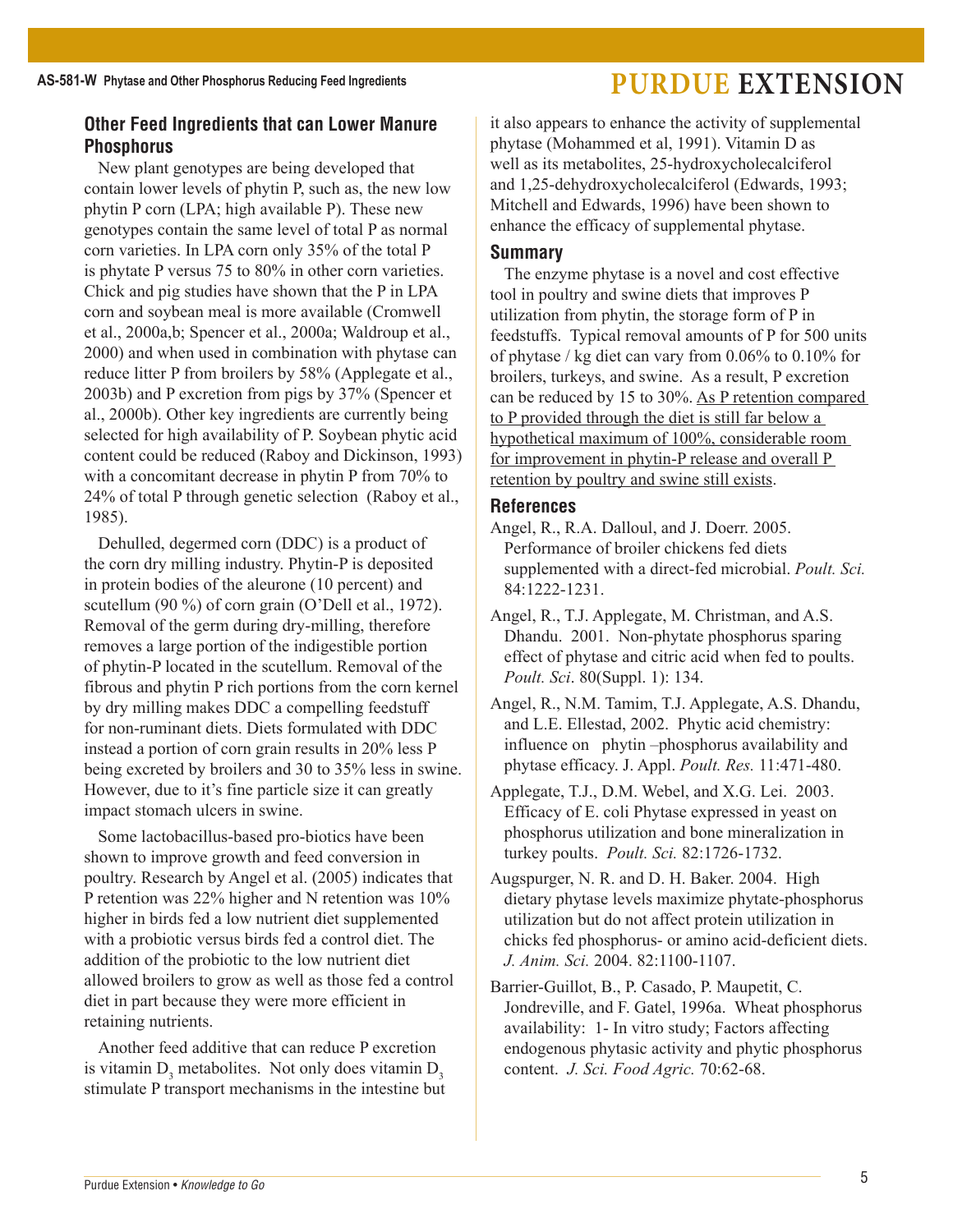Barrier-Guillot, B., P. Casado, P. Maupetit, C. Jondreville, and F. Gatel, 1996b. Wheat phosphorus availability: 2- In vivo study in broilers and pigs; relationship with endogenous phytasic activity and phytic phosphorus content in wheat. *J. Sci. Food Agric.* 70:69-74.

Cossa, J., K. Oloffs, H. Kluge, and H. Jeroch, 1997. Investigation into the TP and PP content in different varietes of grain maize. 11<sup>th</sup> European Symposium on Poultry Nutrition, *Proceedings of the World's Poultry Science Association*, Faaberg, Denmark. pp 444-446.

Cromwell, G. L., S. L. Traylor, M. D. Lindemann, T. E. Sauber, and D. W. Rice. 2000a. Bioavailability of phosphorus in low-oligosaccharide, low-phytate soybean meal for pigs. *J. Anim. Sci.* 78(Suppl. 2):71 (Abstr.).

Cromwell, G. L., S. L. Traylor, L. A. White, E. G. Xavier, M. D. Lindemann, T. E. Sauber, and D. W. Rice. 2000b. Effects of low-phytate corn and low-oligosaccharide, low-phytate soybean meal in diets on performance, bone traits, and phosphorus excretion by growing pigs. *J. Anim. Sci.* 78(Suppl. 2):72 (Abstr.).

Dox, A.W., and R. Golden, 1911. Phytase in lower fungi. J. Biol. Chem. 10:183-186.

Eeckhout, W., and M. de Paepe, 1994. Total phosphorus, phytate-phosphorus and phytase activity in plant feedstuffs. *Anim. Feed Sci. Tech.* 47:19-29.

International Union of biochemistry, 1979. Pp. 242-247 *in*: Enzyme Nomenclature: Recommendations of the Nomenclature Committee of the International Union of Biochemistry. Academic Press, New York, NY.

Knowlton, K.F., J.S. Radcliffe, C.L. Novak, and D.A. Emmerson. 2004. Animal management to reduce phosphorus losses to the environment. *J. Anim. Sci.* 82(E. Suppl.):E173-E195.

Kornegay, E.T., D.M. Denbow, Z. Yi, and V. Ravindran, 1996. Response of broilers to graded levels of microbial phytase added to maize-soybeanmeal-based diets containing three levels of nonphytate phosphorus. *Br. J. Nutr.* 75:839-852.

Kornegay, E.T., 1999. Application of phytase for retention of nonphosphorus nutrients. *Proc. MD Nutr. Conf.* 46:83-103.

Maenz, D. D. and H. L. Classen. 1998. Phytase activity in the small intestinal brush border membrane of the chicken. *Poult. Sci.* 77:557-563.

Nelson, T.S., L. W. Ferrara, and N. L. Storer, 1968. Phytin content of feed ingredients derived from plants. *Poult. Sci.* 67:1372-1374.

O'Dell, B.L., 1962. Mineral availability and metal binding constituents of the diet. *Proc. Cornell Nutr. Conf. Feed Manfact.* p. 72.

O'Dell, B. L., and A. R. de Boland, 1976. Complexation of phytin with proteins and cations in corn germ and oilseed meals. *J. Ag.. Food Chem.* 24:804-808.

Phillippy, B. Q. 1999. Susceptibility of wheat and Aspergillus niger phytases to inactivation by gastrointestinal enzymes. *J. Agric. Food Chem.* 47: 1385-1388.

Raboy, V., and D. B. Dickinson, 1993. Phytic acid levels in seeds of *Glycine max* and *G. soja*  as influenced by phosphorus status. *Crop Sci.* 33:1300-1305.

Ravindran, V., W.L. Bryden, and E.T. Kornegay, 1995. Phytates: Occurrence, bioavailability, and implications in poultry nutrition. *Poult. Avian Biol.* Rev. 6:125-143.

Shirley, R.B. and H.M. Edwards, Jr. 2003. Graded levels of phytase past industry standards improves broiler performance. *Poul. Sci.* 82:671-680.

Simons, P.C.M., H.A.J. Versteegh, A.W. Jongbloed, P.A. Kemme, P. Slump, K.D. Bos, M.G.E. Wolters, R.F. Beudeker, and G.J. Verschoor, 1990. Improvement of phosphorus availability by microbial phytase in broilers. *Brit. J. Nutr.* 64:525-540.

Skoglund, E., T. Larsen and A. S. Sandberg, 1997. Comparison between steeping and pelleting a mixed diet at different calcium levels on phytate degradation in pigs. *Can. J. Anim. Sci.* 77:471-477.

Spencer, J. D., G. L. Allee and T. E. Sauber. 2000a. Phosphorus bioavailability and digestibility of normal and genetically modified low-phytate corn for pigs. *J. Anim. Sci.* 78:675-681

Spencer, J.D., G.L. Allee and T.E. Sauber. 2000b. Grow-finish performance and carcass characteristics of high lean growth barrows fed normal and genetically modified low phytate corn. *J. Anim. Sci.* 78:1529-1536.